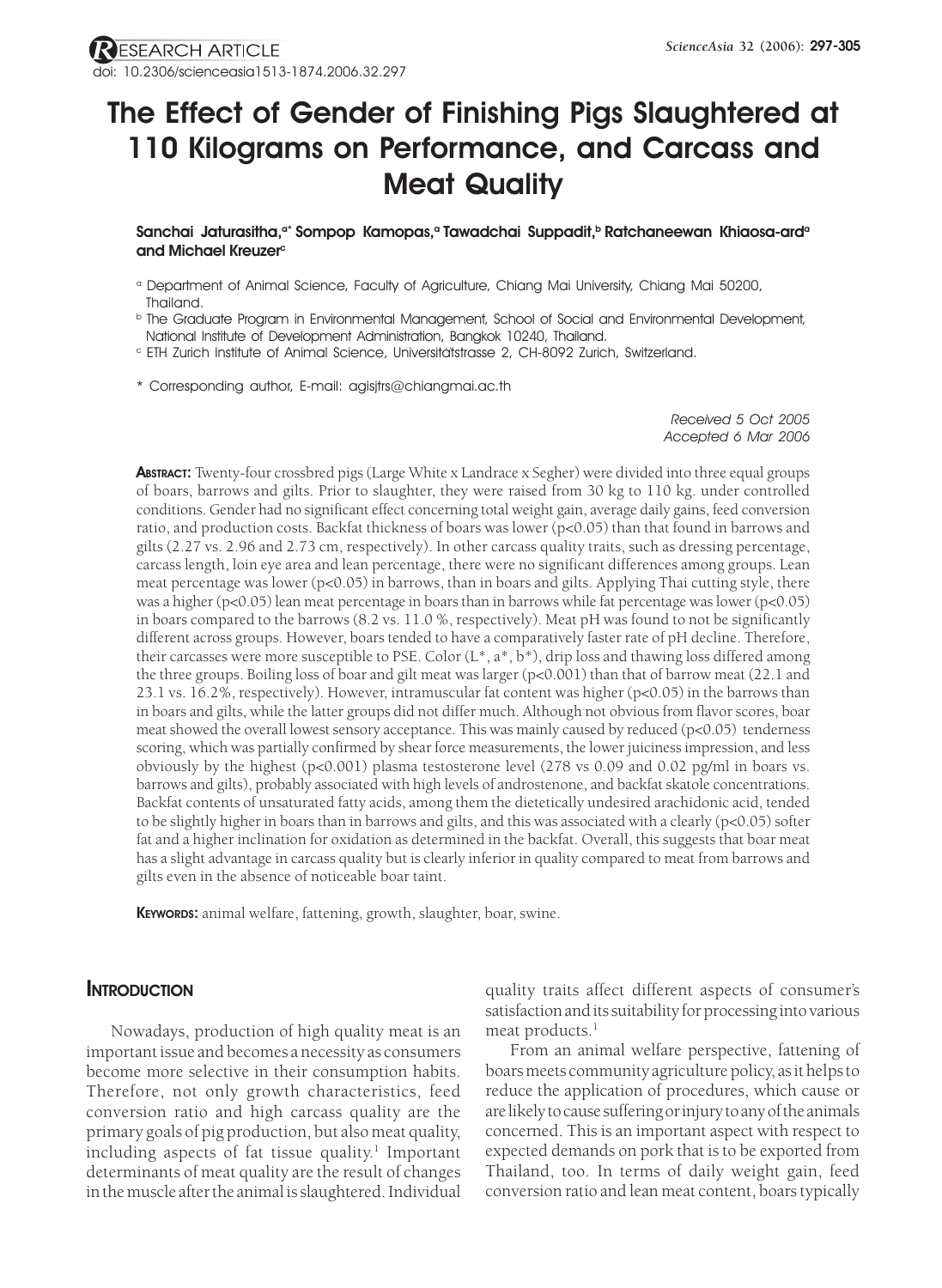perform better than gilts and barrows.<sup>2-6</sup> However, differences are not always very pronounced and the boars' high lean meat percentage is often associated with a reduced meat quality. Boars are more sensitive to stress than gilts and barrows. This higher stress susceptibility facilitates a more rapid post mortem muscle glycogen degradation with the result of a high concentration of lactic acid and hence a reduced meat pH. A low pH is associated with a poor water-holding capacity, resulting in high water losses during storage and cooking, and ultimately causing pale meat, a trend more obvious in boars than in barrows.<sup>7-8</sup> On the other hand, there might be gender effects on fatty acid deposition in the body, particularly due to the hormonally determined differing rates of fat deposition.<sup>1</sup> This might affect the dietetic value and shelf life of the meat and meat products. This aspect remains widely unexplored so far, and there are also few comprehensive studies over a wide range of performance and meat quality aspects concerning boar fattening so far.

The objective of this study was to compare various variables of growth performance, carcass and meat quality, as well as carcass fat characteristic traits in boars, barrows and gilts, in order to provide data for the detailed evaluation of the advantages and constraints of boar fattening. Measurements also included analyses on indicators of boar taint and sensory properties.

# **MATERIALS AND METHODS**

Feeding regimen was divided into two periods. The composition of the diets was calculated by linearprogramming based least cost formula for both growing (30-60 kilogram) and finishing (60-110 kilogram) pigs, in a way that nutritional requirements were covered<sup>9</sup> (Table 1). Contents of metabolizable energy were calculated based on Pongpiachan.<sup>10</sup> The diets were relatively low in tryptophan compared to typical pig diets,<sup>10</sup> because of the use of low-tryptophan feeds (namely yellow corn).

Pigs were fattened at the experimental facility of the Department of Animal Science, Faculty of Agriculture, Chiang Mai University, in 24 individual pens (2 x 3 m). Before the start of the experiment, all pens were cleaned with water, prior to being sterilized with lime and antiseptic (an iodine compound). Then, they were washed with clean water again. The pens were left empty for 15 days before the experimental pigs were allowed to enter. Twenty-four (Large White x Landrace x Seghers) of an average initial weight of 30.6 kg were used in this experiment. The three gender groups, boars, barrows and gilts, consisted of eight pigs each, fattened from 30-60 kilograms (growing) and 60-110 kilograms (finishing). Spatial distribution of group members in

**Table 1.** Composition of the experimental diets fed to growing pigs (30-60 kg.) and finishing pigs (60- 110 kg.).

| <b>Diets</b>                    |       | Growing stage Finishing stage |
|---------------------------------|-------|-------------------------------|
| Ingredients (%)                 |       |                               |
| Rice bran                       | 7.00  | 11.0                          |
| Broken rice                     | 28.0  | 32.0                          |
| Yellow corn                     | 35.7  | 37.6                          |
| Soybean meal                    | 23.6  | 14.4                          |
| Fish meal (62.3 % CP)           | 2.50  | 2.50                          |
| Limestone                       | 0.50  | 0.50                          |
| Dicalcium phosphate (DCP)       | 1.00  | 0.54                          |
| Tallow                          | 0.93  | 0.64                          |
| Vitamin-mineral premix          | 0.25  | 0.25                          |
| Salt                            | 0.50  | 0.50                          |
| Total                           | 100   | 100                           |
| Cost, baht/kg.*                 | 8.26  | 7.83                          |
| Calculated composition (as fed) |       |                               |
| ME, kcal/kg.                    | 3,265 | 3,265                         |
| Crude protein, %                | 18.0  | 15.0                          |
| Crude fat, %                    | 4.00  | 4.30                          |
| Crude fiber, %                  | 3.70  | 3.60                          |
| Phosphorus, total %             | 0.58  | 0.45                          |
| Calcium, %                      | 0.65  | 0.51                          |
| Lysine, %                       | 1.00  | 0.79                          |
| Methionine, %                   | 0.32  | 0.28                          |
| Tryptophan, %                   | 0.22  | 0.17                          |
| Threonine, %                    | 0.68  | 0.56                          |
| Methionine & Cysteine, %        | 0.61  | 0.53                          |
| Analyzed composition (as fed)   |       |                               |
| Dry matter, %                   | 89.5  | 90.1                          |
| Crude protein, %                | 18.9  | 15.9                          |
| Ether extract, %                | 6.19  | 5.45                          |
| Crude fiber, %                  | 2.32  | 2.47                          |
| Ash, %                          | 5.04  | 5.76                          |
| N-free extract, %               | 56.3  | 60.5                          |
| Gross energy, kcal/kg.          | 4,457 | 4,405                         |
|                                 |       |                               |

\* Computation based on the prices (baht/kg.) when the experiment was conducted during June-November, 2002.

the animal house was allocated by a completely randomized design.

Pigs of all groups were slaughtered and dissected according to the Thai style at the Chiang Mai Meat and Dairy Products Unit, Livestock Development Department, Chiang Mai.11 The pH of two muscles (Semimembranosus, SM and Longissimus dorsi, LD) was evaluated 45 min.  $(pH_{45 min})$  and 24 hr post mortem  $(pH<sub>24h</sub>)$  with a pH meter (model 191, Knick, D-Berlin), according to the method of Jaturasitha.<sup>11</sup> After chilling of the carcasses at 4 °C for 24 hr, the LD of the left side as well as the overlaying backfat were dissected from the 6<sup>th</sup> to the 15<sup>th</sup> rib. The LD section located between the  $8<sup>th</sup>$  and the  $9<sup>th</sup>$  rib was cut and put into vacuum polyethene bags to be chilled at 4 °C for 24 hr. Then, they were refrigerated at 4 °C without the bag for 1 hr before conducting color measurement with a Chroma Meter (Minolta, CR-300, Osaka, Japan) to record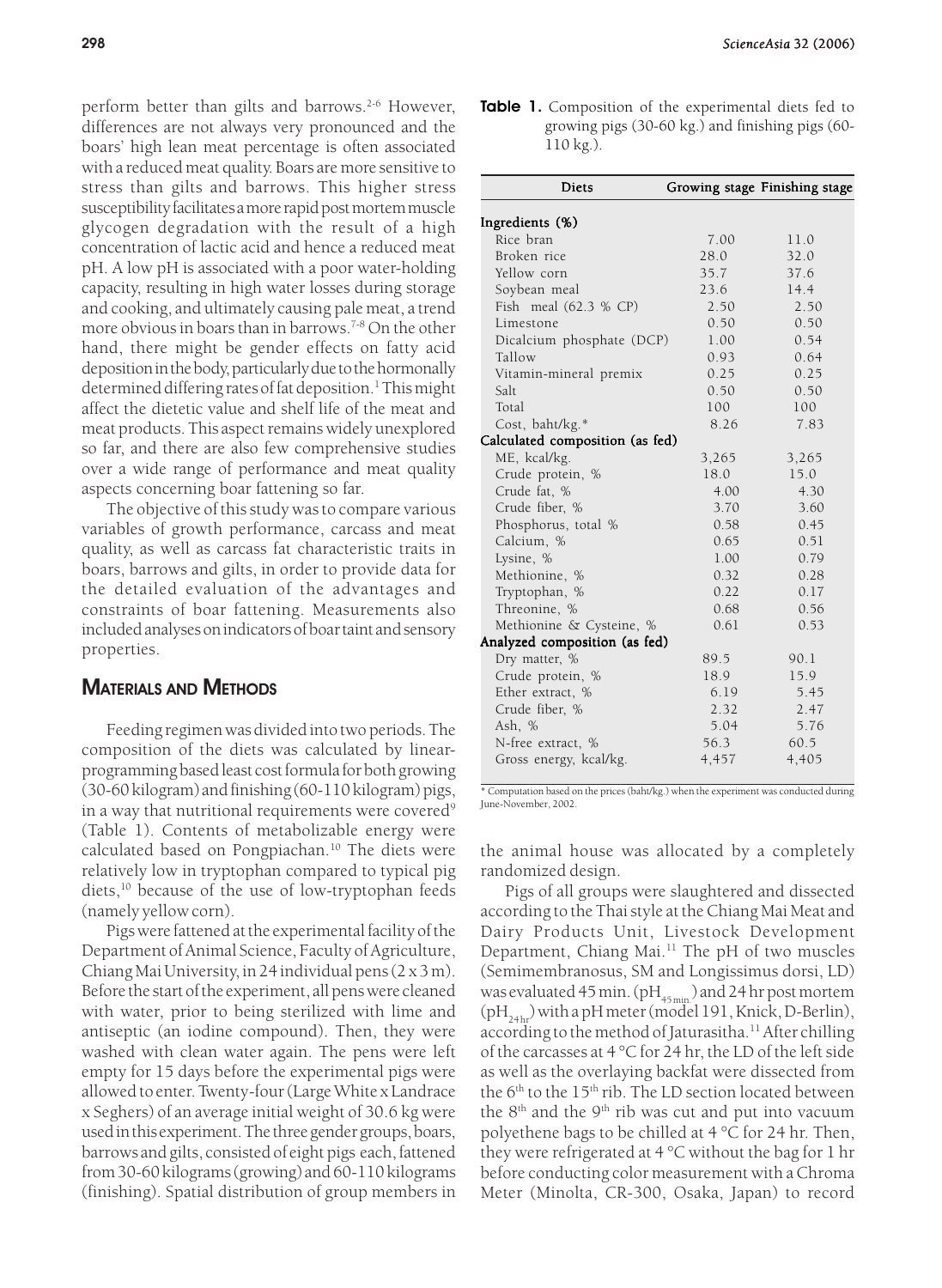lightness, redness and yellowness  $(L^*, a^*$  and  $b^*,$ respectively).

In the laboratory, various other measurements were performed. For the determination of drip loss, the LD between the  $7<sup>th</sup>$  and the  $8<sup>th</sup>$  rib was cut and weighed, both before and after storage. The sample was at first hooked in the refrigerator for 24 hr at 4 °C in an absorption pad inside of a polyethene bag. Drip loss percentage was then calculated after a second weighing. For thawing and cooking loss, LD from the section between the  $13<sup>th</sup>$  and the  $14<sup>th</sup>$  rib was obtained. The samples were weighed and kept frozen at -20 °C in polyethene bags until the analysis was begun by thawing at 4 °C for 24 hr. Then, the sample was dried with soft paper, weighed and kept in vacuumed heat resistant plastic bags. Boiling was done at 80 °C for 15 min, at which point an internal temperature of 72 °C was expected. Finally, it was cooled down to room temperature and weighed again. LD muscle obtained between the  $12<sup>th</sup>$  and the  $13<sup>th</sup>$  rib without connective tissue and tendon was homogenized and analyzed for its contents of moisture, protein and fat (representing the intramuscular fat) according to the AOAC.12 LD slices of each of the 24 pigs obtained from between the 11<sup>th</sup> and the 12<sup>th</sup> rib were grilled for 12 min at 180 °C, which was about the time when an internal temperature of 70 ºC was reached. The slices were cut into 1.5 x 1.5 cm pieces and served to six trained panelists according to the method of Wiriyajaree.<sup>13</sup> Each panelist independently evaluated tenderness, flavor, juiciness and overall acceptance by grading on a scale of five. All selected panelists were tested in advance to be able to register boar taint, as only part of the population has this ability. Six 1.27 cm diameters cores per each boiled LD sample were evaluated for shear force values. A Warner Bratzler shear device attached to an Instron Model 5565 Universal test machine with 200 mm/min test speed and a 5 kN load cell was used.

Indicators of off-flavor components subsumized as boar taint were determined by analyzing testosterone (having the same biochemical pathway as androstenone) in blood plasma by the RIA method of Wasser *et al.*<sup>14</sup> and the concentration of skatole in backfat by HPLC (Model Shimadzu, Tokyo, Japan) according to Dehnhard *et al*. 15. Fat firmness was determined as outlined by Jaturasitha *et al*. 16 in molten backfat of which 10 ml was filled into 15 ml glass vessels. Fat was allowed to congeal for 45 min at room temperature, and then was stored at 18 °C until analysis. Penetrating force was determined after storing samples for 30 min at 25 °C using a metal stick with a surface at the end of 19.6 mm<sup>2</sup> attached to an Instron universal testing machine (Model 5565, Instron Ltd., Buckinghamshire, UK), on which a 100 N load cell was applied. The fatty acid profile of backfat was analyzed

by the method of Folch *et al*. 17. Fat was extracted by chloroform and methanol (2:1 v/v). Methyl esters were prepared by the method of Morrison and Smith.<sup>18</sup> Fatty acids were analyzed by gas chromatography (model GC-14B, Shimadzu, Tokyo, Japan). Thiobarbituric acid (TBA) number was analyzed as malonaldehyde concentrations in backfat and intramuscular fat (LD). They were stored at 4 ºC after keeping at -18 ºC and being defrosted at refrigerator temperature for 12 hr.

All data were statistically treated by analysis of variance.19 Multiple comparisons among group means were performed by the Least Significant Difference (LSD) method. Pearson correlation coefficients between various traits were calculated. All analyses were performed with the SPSS program for Windows.

## **RESULTS AND DISCUSSION**

#### Productive Performance

When comparing feed intake at the growing stage  $(30-60 \text{ kg.})$ , gilts and barrows consumed more  $(p<0.05)$ feed in total than boars, while no significant group differences occurred in daily feed intake (Table 2). These results supported the findings of Kumar and Barsual.<sup>4</sup> For the finishing (60-100 kg.) and the total fattening period (30-110 kg.), daily feed intake was not significantly different among groups, although barrows showed a slight trend to higher intakes than boars and gilts, as previously reported by Phugphong.<sup>20</sup> In none of the experimental stages did significant differences in average daily gains among groups occur. However, boars showed a very weak trend to higher gains compared to barrows and gilts. This could be explained by the fact that only boars produced testosterone, which is known to increase metabolism and growth rate.<sup>21-24</sup> Estrogen, the female sex hormone, has only a slight effect to increase body metabolism.<sup>25</sup> The present results support the findings of Campbell and King<sup>26</sup>, Kumar and Barsual<sup>4</sup>, Sather *et al*.<sup>27</sup> and Johansen *et al*. 28. Barrows had the best feed conversion ratio in the growing period (significantly different from gilts; p<0.05). Calculated over the finishing period and both stages, boars tended to have a better feed conversion ratio than gilts. This resulted from both trends of lower feed intakes and higher growth rates, and again can be explained by the effect of the male sex hormone stimulating body metabolism and growth. The results support the findings of Wood and Riley<sup>2</sup>, Chadd et al.<sup>29</sup>, Johansen *et al*. 28, Klindt *et al*. 30 and Henry *et al*. 31. Fattening of barrows resulted in the lowest feeding costs per unit of gain in the growing stage (significant against gilts; p<0.05). As with the feed conversion ratio, boars tended to be the group with the most favourable cost efficiency in the finisher period and over the complete fattening period.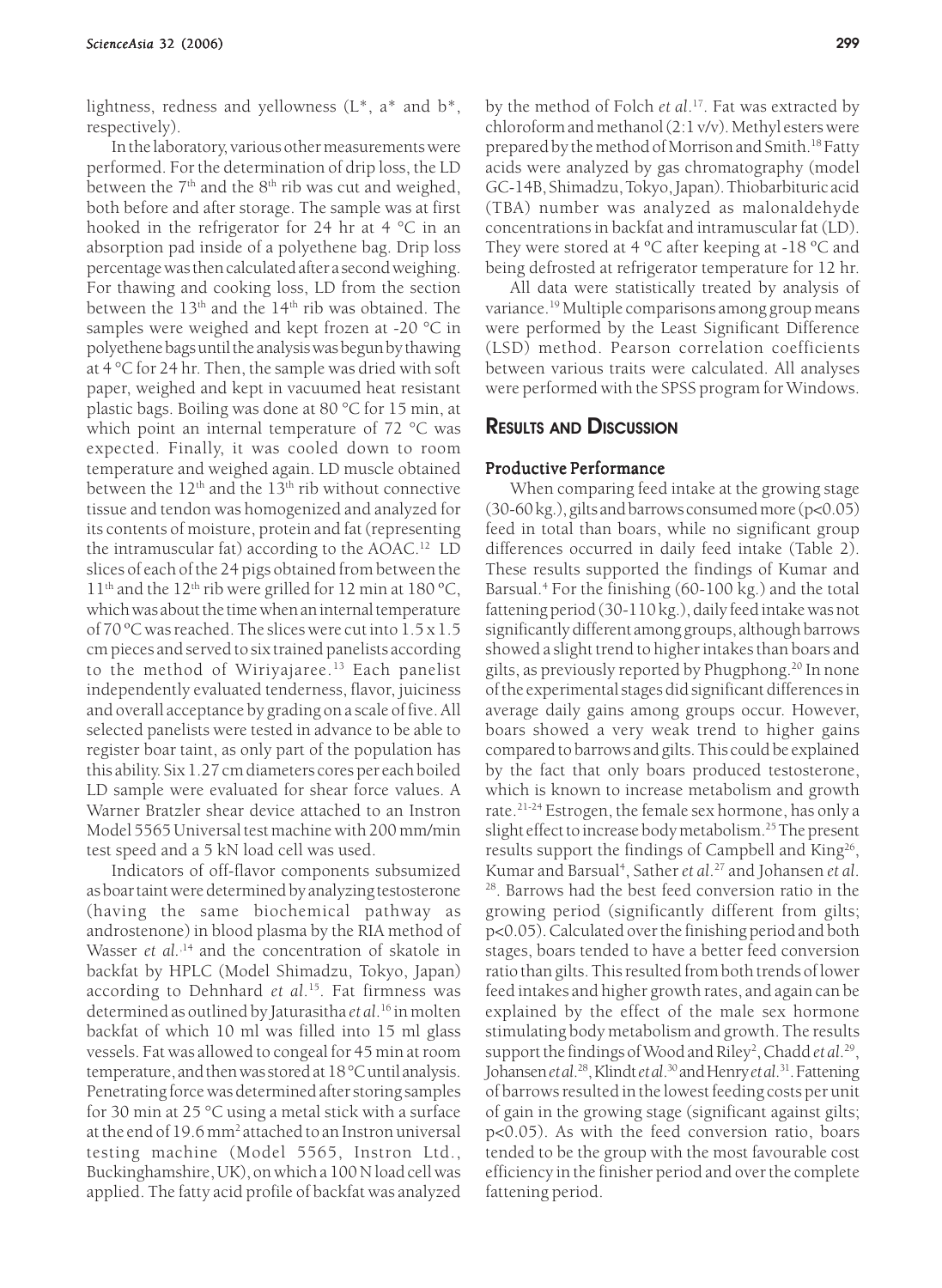**Table 2.** Productive performance of pigs of different genders.

| Criteria                         | <b>Barrows</b>    | <b>Boars</b>       | Gilts             | Mean | S.E.  | P-value |
|----------------------------------|-------------------|--------------------|-------------------|------|-------|---------|
|                                  |                   |                    |                   |      |       |         |
| No. of animals                   | 8                 | 8                  | 8                 |      |       |         |
| Initial weight (wt.), kg.        | 30.2              | 30.8               | 30.9              | 30.6 | 0.59  | 0.862   |
| Final wt. (growing stage), kg.   | 60.6              | 60.6               | 60.5              | 60.5 | 0.02  | 0.696   |
| Final wt. (finishing stage), kg. | 111               | 111                | 110               | 110  | 0.4   | 0.879   |
| No. of days on feed              |                   |                    |                   |      |       |         |
| stage 30-60 kg.                  | 54.6              | 55.4               | 59.6              | 56.5 | 2.20  | 0.623   |
| stage 60-110 kg.                 | 66.8              | 62.6               | 66.9              | 65.4 | 2.06  | 0.650   |
| stage 30-110 kg.                 | 121               | 118                | 126               | 122  | 2.8   | 0.485   |
| Total feed intake, kg.           |                   |                    |                   |      |       |         |
| stage 30-60 kg.                  | 70.7 <sup>b</sup> | 84.8 <sup>ab</sup> | 85.6 <sup>a</sup> | 81.4 | 3.56  | 0.092   |
| stage 60-110 kg.                 | 199               | 181                | 190               | 190  | 6.0   | 0.489   |
| stage 30-110 kg.                 | 257               | 248                | 272               | 259  | 6.2   | 0.284   |
| Average daily feed intake, kg.   |                   |                    |                   |      |       |         |
| stage 30-60 kg.                  | 1.36              | 1.40               | 1.39              | 1.38 | 0.014 | 0.897   |
| stage 60-110 kg.                 | 2.98              | 2.89               | 2.87              | 2.91 | 0.172 | 0.846   |
| stage 30-110 kg.                 | 2.54              | 2.52               | 2.50              | 2.52 | 0.169 | 0.995   |
| Total weight gain, kg.           |                   |                    |                   |      |       |         |
| stage 30-60 kg.                  | 30.4              | 29.8               | 29.6              | 29.9 | 0.59  | 0.852   |
| stage 60-110 kg.                 | 50.2              | 50.1               | 49.7              | 50.0 | 0.43  | 0.896   |
| stage 30-110 kg.                 | 80.6              | 79.9               | 79.3              | 79.9 | 0.89  | 0.848   |
| Average daily gains, kg.         |                   |                    |                   |      |       |         |
| stage 30-60 kg.                  | 0.56              | 0.55               | 0.52              | 0.54 | 0.019 | 0.696   |
| stage 60-110 kg.                 | 0.76              | 0.82               | 0.76              | 0.78 | 0.028 | 0.640   |
| stage 30-110 kg.                 | 0.67              | 0.68               | 0.64              | 0.66 | 0.015 | 0.446   |
| Feed conversion ratio, kg.       |                   |                    |                   |      |       |         |
| feed/kg. gain                    |                   |                    |                   |      |       |         |
| stage 30-60 kg.                  | 2.33 <sup>b</sup> | $2.84^{ab}$        | 3.02 <sup>a</sup> | 2.73 | 0.128 | 0.062   |
| stage $60-110$ kg.               | 3.97              | 3.62               | 3.81              | 3.80 | 0.117 | 0.439   |
| stage 30-110 kg.                 | 3.19              | 3.11               | 3.44              | 3.25 | 0.083 | 0.237   |
| Feed cost per gain, baht/kg.     |                   |                    |                   |      |       |         |
| stage 30-60 kg.                  | $16.5^{\rm b}$    | $20.2^{ab}$        | 21.5 <sup>a</sup> | 19.4 | 0.91  | 0.062   |
| stage 60-110 kg.                 | 26.9              | 24.5               | 25.8              | 25.7 | 0.79  | 0.479   |
| stage 30-110 kg.                 | 22.2              | 21.6               | 23.9              | 22.5 | 0.58  | 0.237   |

Means within rows showing different superscripts are significantly different (p<0.05).

**Table 3.** Carcass characteristics of pigs of different genders.

| Traits                         | <b>Barrows</b>    | Boars             | Gilts             | Mean | S.E.  | P-value |
|--------------------------------|-------------------|-------------------|-------------------|------|-------|---------|
|                                |                   |                   |                   |      |       |         |
| No. of animal                  | 8                 | 8                 | 8                 |      |       |         |
| Slaughter wt., kg              | 111               | 110               | 110               | 110  | 0.5   | 0.474   |
| Hot carcass wt., kg            | 83.2              | 81.6              | 83.2              | 82.7 | 0.60  | 0.823   |
| Chilled carcass wt., kg        | 80.9              | 78.2              | 80.5              | 80.0 | 0.62  | 0.502   |
| Dressing percentage*, %        | 75.1              | 74.0              | 75.7              | 74.9 | 0.36  | 0.226   |
| Carcass backfat thickness., cm | 2.96 <sup>a</sup> | 2.27 <sup>b</sup> | 2.73 <sup>a</sup> | 2.66 | 0.089 | 0.050   |
| Carcass length, cm             | 79.3              | 80.6              | 79.6              | 79.8 | 0.44  | 0.284   |
| Loin eye area, $cm2$           | 47.2              | 48.5              | 52.7              | 49.5 | 1.42  | 0.536   |
| Lean cut <sup>**</sup> , $%$   | 59.3 <sup>b</sup> | 61.8 <sup>a</sup> | 61.7 <sup>a</sup> | 60.9 | 0.50  | 0.034   |
| Loin chop composition, %       |                   |                   |                   |      |       |         |
| Lean meat                      | 61.8              | 63.9              | 66.6              | 64.6 | 1.35  | 0.324   |
| Fat                            | 20.0 <sup>a</sup> | 15.4 <sup>b</sup> | 16.0 <sup>b</sup> | 16.6 | 0.94  | 0.031   |
| Bone                           | 12.9              | 15.8              | 12.7              | 13.8 | 0.79  | 0.269   |
| Skin                           | 5.27              | 4.93              | 4.72              | 4.97 | 0.227 | 0.668   |
| Lean meat : fat, $1$ :         | 0.32 <sup>a</sup> | 0.24 <sup>b</sup> | 0.24 <sup>a</sup> | 0.26 | 0.020 | 0.054   |
| Lean meat : bone, $1$ :        | 0.21              | 0.25              | 0.19              | 0.21 | 0.016 | 0.508   |
| Lean meat : skin, 1:           | 0.09              | 0.08              | 0.07              | 0.08 | 0.005 | 0.364   |

Means within rows showing different superscripts are significantly different (p<0.05).<br>\* chilled carcass wt./slaughter wt.<br>\*\* based on formula<sup>28</sup>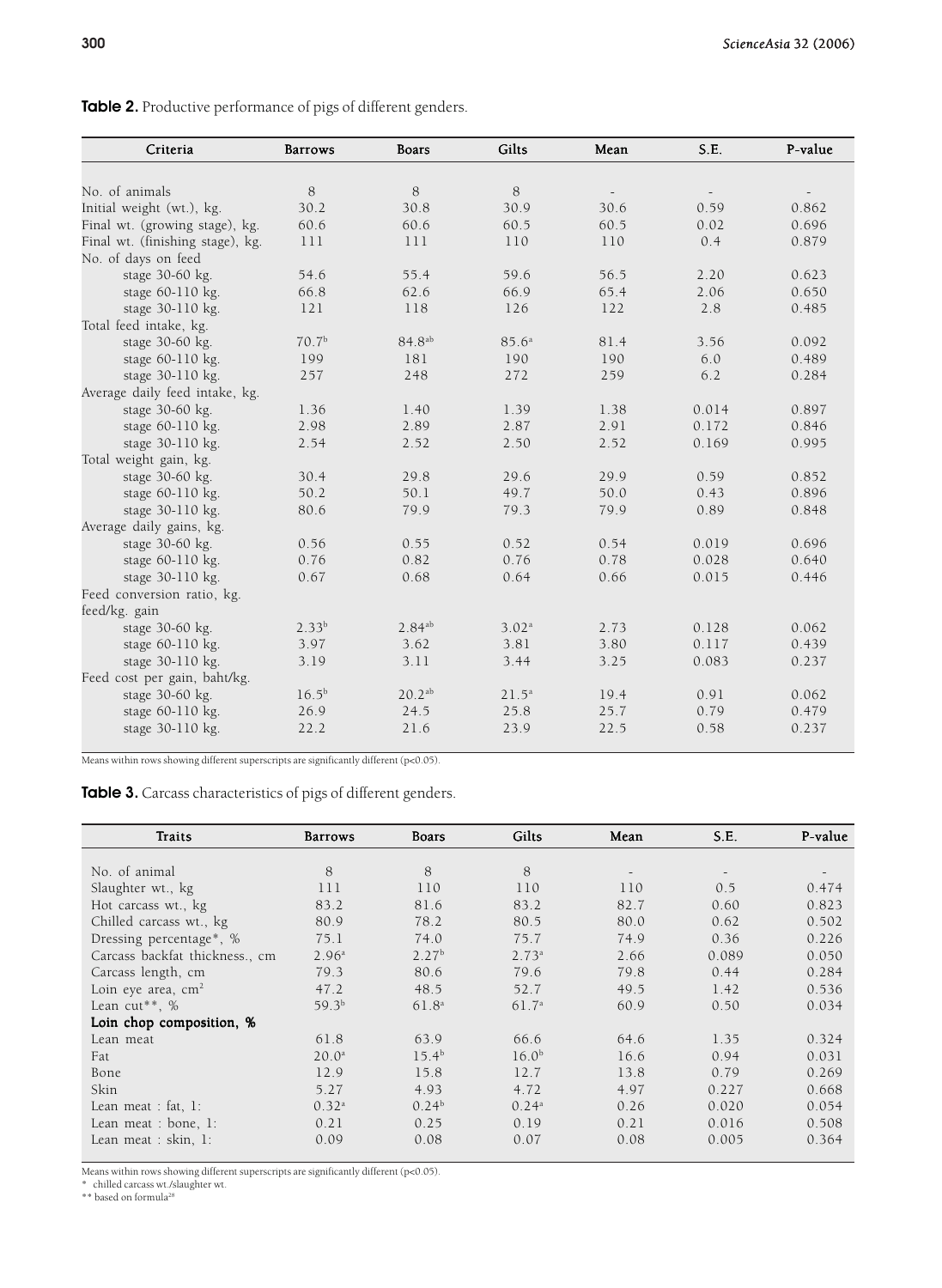#### Carcass Quality

Both hot and chilled carcass weights, as well as dressing percentage, were numerically lower in boars than in barrows and gilts (Table 3). This can be explained from the higher proportion of remaining digestive tract content in the body of the boars compared with that of gilts and castrates.<sup>5-6</sup> Carcass backfat of gilts and barrows was thicker (p<0.05) than that of boars by 23 and 17 %, respectively. This also affected lean cut percentage, as also reported by Weatherup *et al*. 6 . However, the loin eye area of gilts was the largest at a simultaneously high content of intramuscular fat.4 The percentage composition of the loin chops, was in line with backfat thickness. Boars had significantly less fat but more bone in loin chops than barrows and gilts (p<0.05), which correspondingly affected the meatto–fat ratio, similar to the results reported by Nold *et al*. 5 . Testosterone is known to promote muscle growth, so that, when it is lacking as in barrows, energy is

transferred to fat tissue at a higher rate.

When applying the Thai cutting style (boneless, except for spare ribs), there were no significant differences among groups concerning the proportions of loin, tenderloin, ham, belly and spare ribs (Table 4). However, shoulder and jowl percentages were higher (p<0.05) in boars than in barrows and gilts, probably as a result of the different sexual development. Furthermore, boars yielded more (p<0.05) total lean and less fat than barrows and gilts. These results are supported by findings of Ellis et al.<sup>32</sup>, Weatherup et al.<sup>6</sup> and Blanchard et al.<sup>8</sup>.

#### Meat Quality

The pH<sub>45 min</sub> values determined in SM and LD did not significantly differ among groups (Table 5). This was similar to the findings of Ellis *et al*. 32, Cisneros *et al*. 33, Henry *et al.* 31 and Nold *et al.*<sup>5</sup> . However, the pH of boar meat tended to be lower than that of gilt and barrow meat. This would be expected from the more

**Table 4.** Carcass composition of fishing pigs of different genders when dissected according to the Thai style cutting (% of chilled carcass weight).

| Parameters      | <b>Barrows</b>    | <b>Boars</b>      | Gilts             | Mean | S.E.  | P-value |
|-----------------|-------------------|-------------------|-------------------|------|-------|---------|
|                 |                   |                   |                   |      |       |         |
| Loin            | 7.28              | 7.32              | 7.59              | 7.40 | 0.184 | 0.770   |
| Tenderloin      | 1.13              | 1.44              | 1.39              | 1.32 | 0.066 | 0.114   |
| Belly           | 9.78              | 8.71              | 10.2              | 9.56 | 0.409 | 0.319   |
| Spare rib       | 3.60              | 4.54              | 4.29              | 4.14 | 0.301 | 0.435   |
| Ham             | 20.0              | 20.7              | 20.2              | 20.3 | 0.33  | 0.709   |
| Shoulder        | $12.1^{b}$        | $13.8^{a}$        | 12.2 <sup>b</sup> | 12.7 | 0.28  | 0.024   |
| Jowl            | 5.73ab            | 6.22 <sup>a</sup> | 5.29 <sup>b</sup> | 5.75 | 0.145 | 0.024   |
| Overall carcass |                   |                   |                   |      |       |         |
| Meat            | 46.6 <sup>b</sup> | 49.9 <sup>a</sup> | $47.1^{ab}$       | 47.9 | 0.53  | 0.015   |
| Fat             | 11.0 <sup>a</sup> | 8.18 <sup>b</sup> | 8.07 <sup>b</sup> | 9.08 | 0.572 | 0.056   |
| Abdominal fat   | 1.44              | 1.24              | 1.34              | 1.34 | 0.092 | 0.705   |
| Skin            | 7.10 <sup>a</sup> | 6.98 <sup>a</sup> | 5.30 <sup>b</sup> | 6.46 | 0.324 | 0.033   |
| Bone            | 8.35              | 7.94              | 6.63              | 7.64 | 0.450 | 0.278   |
|                 |                   |                   |                   |      |       |         |

Means within rows showing different superscripts are significantly different (p<0.05).

**Table 5.** pH values and color of meat from pigs of different genders.

| Traits                                               | <b>Barrows</b> | Boars | Gilts | Mean | S.E.  | P-value |
|------------------------------------------------------|----------------|-------|-------|------|-------|---------|
|                                                      |                |       |       |      |       |         |
| Mean muscle $pH_{45 \text{ min.}}$                   |                |       |       |      |       |         |
| M. Semimembranosus                                   | 6.36           | 6.10  | 6.26  | 6.24 | 0.089 | 0.511   |
| M. Longissimus dorsi                                 | 6.27           | 5.97  | 6.14  | 6.12 | 0.102 | 0.496   |
| Proportion of pH <sub>45 min.</sub> values below 5.8 |                |       |       |      |       |         |
| M. Semimembranosus                                   | 0.25           | 0.25  | 0.25  |      |       |         |
| M. Longissimus dorsi                                 | 0.12           | 0.38  | 0.25  |      |       |         |
| Mean muscle pH <sub>24 hr.</sub>                     |                |       |       |      |       |         |
| M. Semimembranosus                                   | 5.20           | 5.36  | 5.36  | 5.30 | 0.040 | 0.148   |
| M. Longissimus dorsi                                 | 5.17           | 5.32  | 5.28  | 5.26 | 0.035 | 0.133   |
| Color <sub>48 hr.</sub> (M. Longissimus dorsi)       |                |       |       |      |       |         |
| - Luminosity $(L^*)$                                 | 61.5           | 59.9  | 60.0  | 60.5 | 0.97  | 0.772   |
| - Red-green index (a*)                               | 8.86           | 8.44  | 9.11  | 8.81 | 0.313 | 0.701   |
| - Yellow-blue index (b*)                             | 7.71           | 6.75  | 7.72  | 7.39 | 0.345 | 0.439   |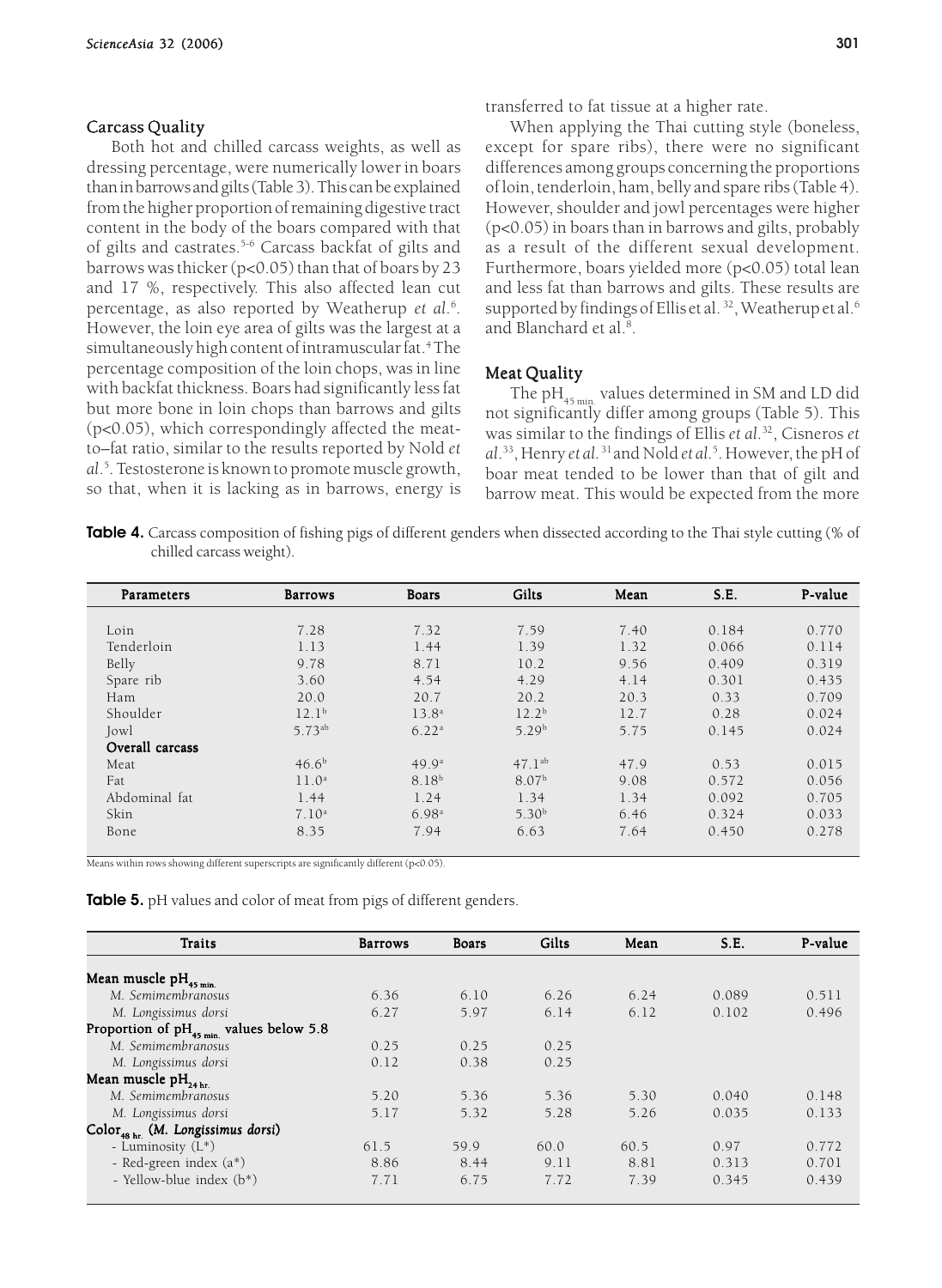aggressive behavior of boars, which contributes to stress susceptibility.<sup>34-36</sup> This, in turn, causes muscle glycogen to be degraded to a higher extent. This enhances the post mortem glycolysis process leading to high lactic acid accumulation and hence a low earlypost mortem pH value of the meat. The  $\rm{pH}_{24 \rm{hr}}$  values did not differ significantly among groups, similar to the findings of Mottram *et al.* 37 and Wood *et al*. 38. In the present experiment, no single animal had a late-post mortem pH of over 6.1, indicating that no dark firm dry (DFD) meat was developing.39 It has to be kept in mind, though, that the length of the fasting period (high or low glycogen stores) and slaughter conditions (enhancing or preventing fights among boars, etc.) will determine whether boars tend more towards PSE or DFD compared to barrows and gilts.

The L\* values were not statistically different among groups, but boars tended to have the lowest L\* value, followed by gilts and barrows (Table 5). Weatherup *et al.*<sup>6</sup> and Uttaro *et al*. 40, reporting the same effect in boar ham, discussed that meat with a high water-holding capacity results in a low light reflection, making the meat appear to be dark. However, in the present study, the ultimate pH data had excluded DFD incidence as a reason and, as shown later on, differences in water holding capacity did not support this either. The a\* and b\* values were also not statistically different among the three groups studied, but boars again tended to have the lowest a\* and b\* values followed by barrows and gilts, which was similar to the results obtained by Weatherup *et al.*<sup>6</sup>. However, Nold *et al* <sup>41</sup> reported that the a\* value of boar meat was significantly higher than that in barrows and gilts. The low a\* and b\* values indicate a low content of oxymyoglobin which is created in the oxidiation process of myoglobin when exposed to air in meat. 40,42 The low a\* and b\* values obviously were not related to the same factors affecting lightness, as then a light boar meat would have been expected.

LD from boars and gilts had higher (p<0.05) boiling losses than that of barrows (+36% and +42%, respectively), but there were no significant differences in drip loss, thawing loss and grilling loss among the three groups (Table 6). However, boar meat had a weak tendency to higher grilling losses compared to that of the barrows (+15%) as was also noted by Lundstrom *et al*. 43, Kempster *et al*. 7 , Weatherup *et al*. 6 and Blanchard *et al*. 8 . This is more or less in line with the findings in early-post mortem pH and meat color. Moisture content of LD was not significantly different among groups. Weatherup *et al*<sup>6</sup> and Nold *et al*<sup>41</sup> found that boar meat had a higher moisture content than that of gilts and barrows. Meat protein contents also did not differ significantly in the present study. The slightly higher protein content of boar meat compared to that of gilts and barrows is in accordance with results of Kumar

and Barsual.4 Barrows had the highest (p<0.05) intramuscular fat content. This result is supported by the findings of Friesen *et al.* <sup>44</sup>. Any difference in the nutrient content of the meat could be ascribed to the different hormone profiles in the different genders. Especially, testosterone enhances protein synthesis, while reducing fat accumulation.<sup>38,44</sup> In line with Nold *et al.*  $^{41}$ , the LD from boars was clearly inferior ( $p<0.01$ ) to that of barrows and gilts in terms of tenderness scoring. Shear force was accordingly higher (p<0.05) in boar meat compared to barrow meat, but the difference to meat from gilts in shear force was lower than expected from the sensory evaluation. Juiciness and overall acceptability of boars' LD were also lower (p<0.05) than in meat from barrows and gilts. Juiciness might have been impaired in boars compared to barrows because of the lower intramuscular fat content. However, meat from boars and gilts did not differ in these variables and gilt meat was scored higher  $(p<0.05)$ in juiciness nevertheless.

#### Boar Taint

The testosterone concentration in boar blood plasma was far higher (p<0.01) than that in barrows and gilts (3 x 10<sup>3</sup> and 14 x 10<sup>3</sup> fold; respectively; Table 6). Patterson<sup>45</sup> and Baltic *et al*.<sup>46</sup> reported that the pathway of androstrenone and testosterone synthesis is the same, so that in this study plasma testosterone was taken as an indirect indicator of the formation of androstenone, the major component of boar taint, suggesting the presence of an intensive boar taint in the animals investigated in this study. Nonetheless, this was not reflected in sensory flavor scores and panelist could not detect off-flavors, including the boar taint components, in boar meat. A considerable proportion of humans are not able to detect androstenone<sup>47</sup>, but the panelists carrying out the sensory testing had a confirmed ability to recognize boar taint. The skatole concentration in backfat is another component of the off-flavor often observed in boar meat. Accordingly, boar backfat was found to have higher (p<0.05) skatole concentrations than those of barrows and gilts (+31 % and +52 %, respectively) similar to the findings of Brook and Pearson48, Claus *et al*. 49, Moss *et al*. 50 and Nold *et al*. 5 . However, skatole concentrations in boar meat were still lower than those allowed by EU regulations.<sup>51</sup> One reason for that may have been the use of a pig fattening diet with relatively low tryptophan content, since tryptophan is an important precursor of skatole formation in the hindgut of pigs. $52-53$ 

#### Fat Tissue Quality

No significant group differences were found in individual fatty acids, groups of fatty acids and in various fatty acid ratios in backfat (Table 7). There was a weak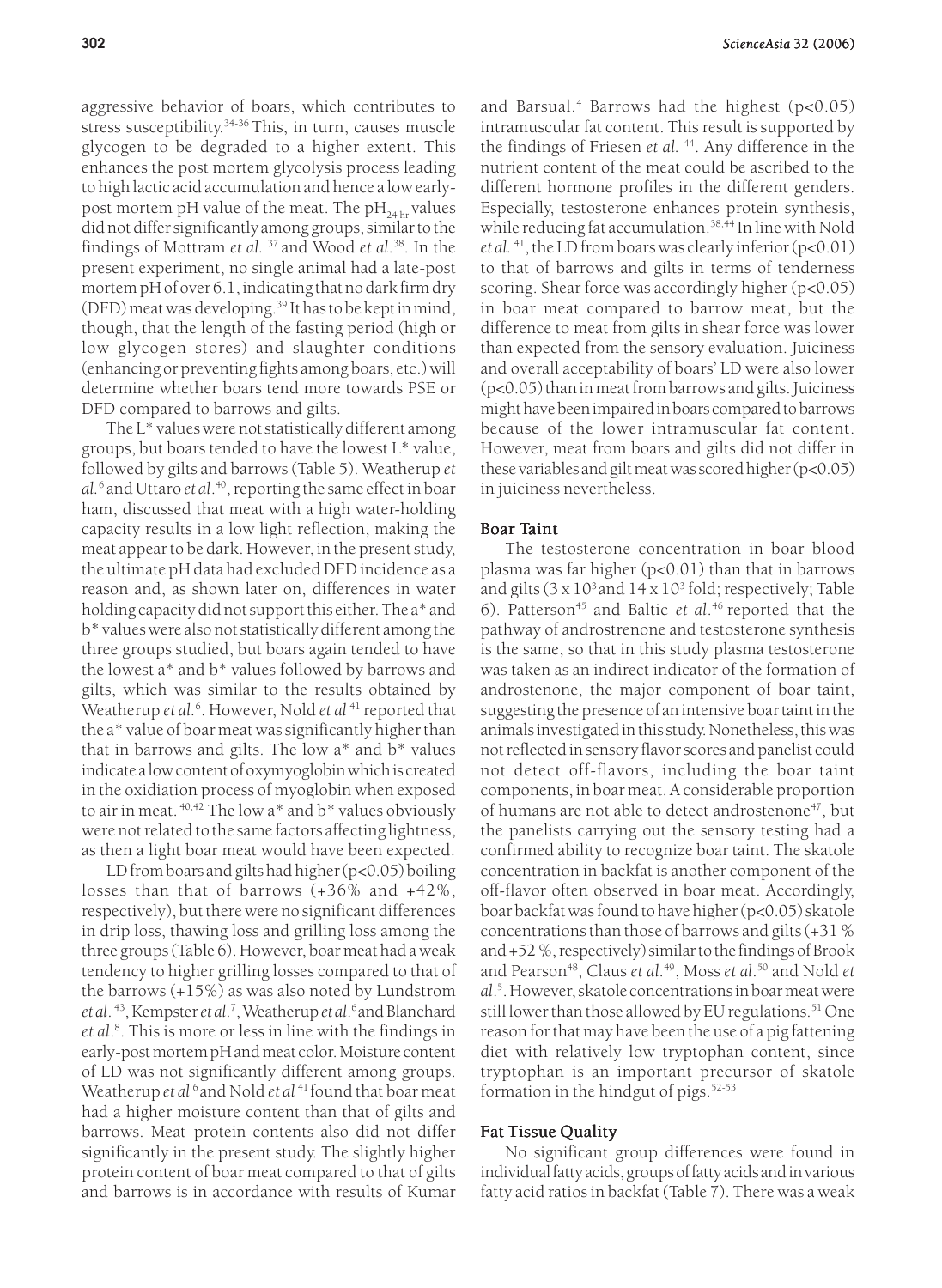| Traits                      | <b>Barrows</b>    | Boars               | Gilts              | Mean  | S.E.   | P-value |
|-----------------------------|-------------------|---------------------|--------------------|-------|--------|---------|
| Water holding capacity      |                   |                     |                    |       |        |         |
| Drip loss, %                | 8.6               | 10.5                | 9.5                | 9.5   | 0.83   | 0.662   |
| Thawing loss, %             | 17.9              | 15.9                | 17.0               | 17.0  | 0.92   | 0.685   |
| Boiling loss, %             | 16.2 <sup>b</sup> | 22.1 <sup>a</sup>   | 23.1 <sup>a</sup>  | 20.5  | 0.91   | 0.001   |
| Grilling loss, %            | 17.6              | 20.2                | 19.8               | 19.2  | 0.96   | 0.504   |
| Chemical composition*       |                   |                     |                    |       |        |         |
| Moisture, %                 | 73.2              | 73.4                | 73.4               | 73.3  | 0.18   | 0.898   |
| Protein, %                  | 21.3              | 21.7                | 21.5               | 21.5  | 0.12   | 0.470   |
| Fat, %                      | 2.55 <sup>a</sup> | 1.63 <sup>b</sup>   | 1.57 <sup>b</sup>  | 1.92  | 0.195  | 0.067   |
| Panel score**               |                   |                     |                    |       |        |         |
| Tenderness                  | 3.55 <sup>a</sup> | 2.86 <sup>b</sup>   | 3.53 <sup>a</sup>  | 3.30  | 0.017  | 0.001   |
| Flavor                      | 3.24              | 3.10                | 3.30               | 3.21  | 0.068  | 0.453   |
| Juiciness                   | 3.29a             | 2.82 <sup>b</sup>   | 3.11 <sup>a</sup>  | 3.06  | 0.081  | 0.063   |
| Overall acceptance          | 3.41a             | 2.97 <sup>b</sup>   | $3.31^{ab}$        | 3.22  | 0.080  | 0.060   |
| Shear values                |                   |                     |                    |       |        |         |
| Maximum force, N            | $26.5^{b}$        | 35.8 <sup>a</sup>   | 33.9 <sup>a</sup>  | 32.1  | 1.32   | 0.004   |
| Total energy, mJ            | 102 <sup>b</sup>  | 141 <sup>a</sup>    | $122^{ab}$         | 122   | 5.71   | 0.014   |
| Extension, mm               | 17.9              | 18.0                | 17.2               | 17.7  | 0.21   | 0.252   |
| Indicators of boar taint    |                   |                     |                    |       |        |         |
| Plasma testosterone (pg/ml) | 0.09 <sup>b</sup> | 277.67 <sup>a</sup> | 0.020 <sup>b</sup> | 92.59 | 45.90x | 0.001   |
| Backfat skatole (mg/g)      | 37.6 <sup>b</sup> | 49.9 <sup>a</sup>   | 32.9 <sup>b</sup>  | 40.13 | 2.31   | 0.506   |

\* Percentage in original substance.

\* \* Score of 1 to 5 : 1=extremely tough, extremely strong off-flavor, dry, extremely disliked;<br>5-extremely tender, no off flavor, extremely juicy, extremely liked.<br>\* Means within rows showing different superscripts are si

**Table 7.** Fat tissue properties as determined in backfat of pigs of different genders.

| Traits                                                                    | <b>Barrows</b>    | <b>Boars</b>      | Gilts             | Mean  | S.E.  | P-value |
|---------------------------------------------------------------------------|-------------------|-------------------|-------------------|-------|-------|---------|
| Fatty acids, % of total FA                                                |                   |                   |                   |       |       |         |
| Saturated fatty acids                                                     |                   |                   |                   |       |       |         |
| Palmitic acid                                                             | 28.62             | 27.66             | 28.55             | 28.27 | 0.509 | 0.690   |
| Stearic acid                                                              | 17.16             | 15.68             | 16.51             | 16.45 | 0.344 | 0.245   |
| Arachidic acid                                                            | 0.30 <sup>b</sup> | 1.10 <sup>a</sup> | $0.79^{ab}$       | 0.73  | 0.123 | 0.041   |
| Total saturated fatty acid                                                | 46.08             | 44.40             | 45.85             | 45.41 | 0.696 | 0.589   |
| Unsaturated fatty acids                                                   |                   |                   |                   |       |       |         |
| Oleic acid                                                                | 43.02             | 43.14             | 43.70             | 43.29 | 0.449 | 0.813   |
| Linoleic acid                                                             | 10.03             | 11.60             | 9.64              | 10.42 | 0.847 | 0.609   |
| Linolenic acid                                                            | 0.66              | 0.67              | 0.62              | 0.65  | 0.054 | 0.932   |
| Arachidonic acid                                                          | 0.23 <sup>b</sup> | 0.30 <sup>a</sup> | 0.22 <sup>b</sup> | 0.25  | 0.014 | 0.050   |
| Total unsaturated fatty acids                                             | 53.94             | 55.71             | 54.19             | 54.64 | 0.685 | 0.544   |
| Fatty acid ratio*                                                         | 1.17              | 1.25              | 1.18              | 1.20  | 0.033 | 0.521   |
| P/S ratio                                                                 | 0.23              | 0.28              | 0.22              | 0.24  | 0.023 | 0.542   |
| Adjusted P/S ratio*                                                       | 0.37              | 0.43              | 0.35              | 0.38  | 0.035 | 0.567   |
| Backfat firmness                                                          |                   |                   |                   |       |       |         |
| Force, N                                                                  | 5.22 <sup>a</sup> | 2.12 <sup>b</sup> | 3.94 <sup>a</sup> | 3.76  | 0.415 | 0.004   |
| Energy, mJ                                                                | 34.9 <sup>a</sup> | $12.6^{b}$        | 26.6 <sup>a</sup> | 24.7  | 2.95  | 0.003   |
| Pressure, $N/m^2$ (X 10 <sup>2</sup> )                                    | 266 <sup>a</sup>  | 110 <sup>b</sup>  | 200 <sup>a</sup>  | 192   | 20.9  | 0.004   |
| Extension, mm                                                             | 33.9 <sup>a</sup> | 32.9 <sup>b</sup> | $33.6^{ab}$       | 33.4  | 0.20  | 0.092   |
| TBA value of backfat (mg malonaldehyde/kg backfat)                        |                   |                   |                   |       |       |         |
| days of storage<br>0                                                      | 1.12              | 1.42              | 1.05              | 1.20  | 0.057 | 0.748   |
| days of storage                                                           | 1.70              | 2.56              | 1.64              | 1.97  | 0.074 | 0.835   |
| 14 days of storage                                                        | 2.63              | 2.87              | 2.30              | 2.06  | 0.127 | 0.452   |
| TBA value of intramuscular fat (mg malonaldehyde/kg M. longissimus dorsi) |                   |                   |                   |       |       |         |
| days of storage<br>0                                                      | 0.17              | 0.16              | 0.16              | 0.16  | 0.026 | 0.999   |
| day of storage                                                            | 0.37              | 0.42              | 0.25              | 0.35  | 0.053 | 0.317   |
| 14 day of storage                                                         | 0.58              | 0.64              | 0.41              | 0.54  | 0.063 | 0.423   |

\* Fatty acid ratio = ratio of unsaturated to saturated fatty acids, P/S ratio = polyunsatured to saturated

fatty acids, and Adjusted P/S ratio = ratio calculated without considering stearic acid.

a, b Means within row showing different superscripts are significantly different (p<0.05).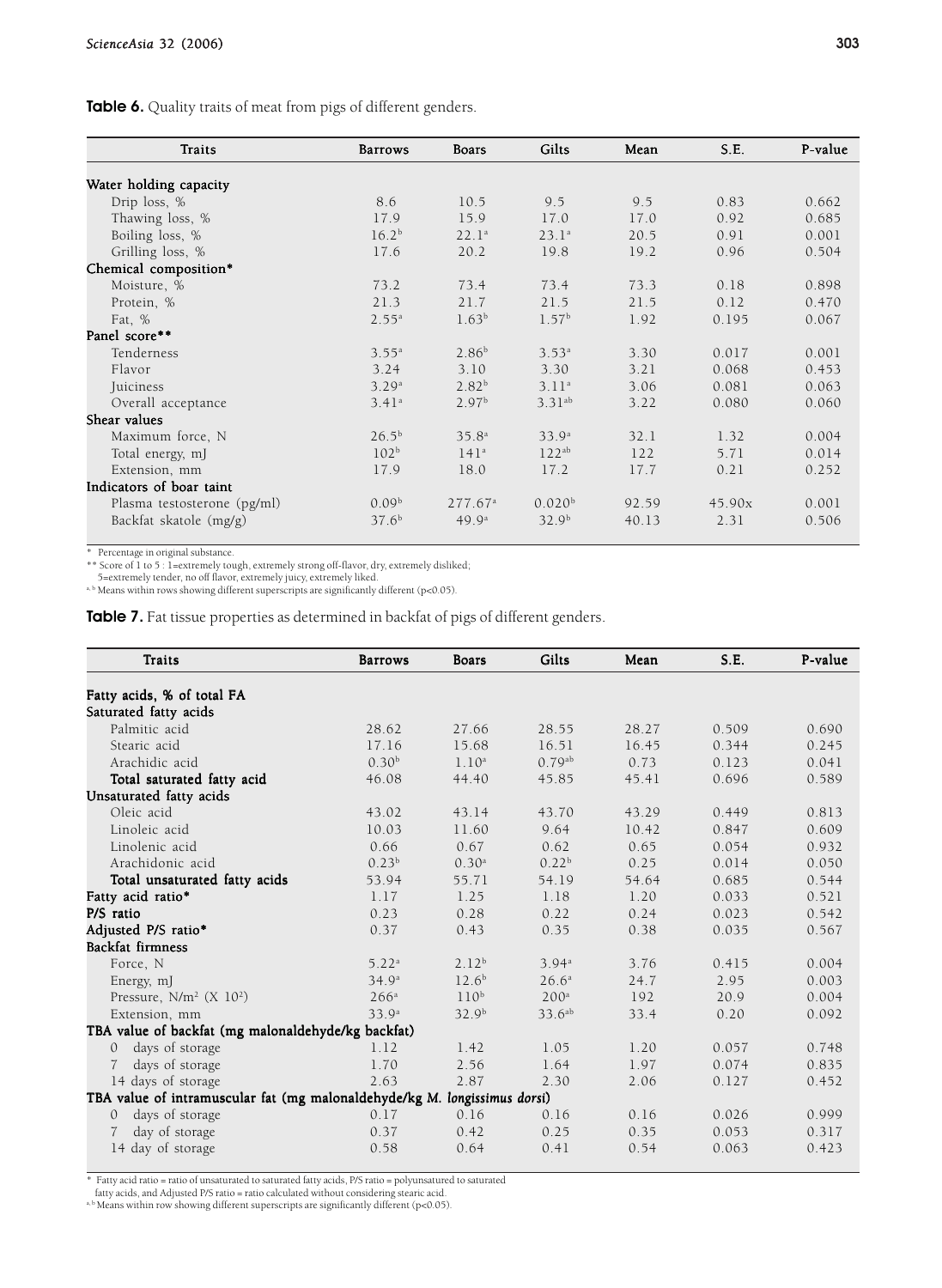tendency for boar fat tissue to have higher proportions of unsaturated fatty acids (significant for the dietetically undesired arachidonic acid, p<0.05). Obviously the influence of the sex hormones on fatty acid accretion in the body is minor. Firmness of backfat from boars was significantly lower than that from gilts and barrows (p<0.05). Although it is known that fat firmness declines with the proportion of unsaturated fatty acids<sup>54</sup>, the differences found in fatty acid profile were probably too small to explain such clear differences in fat firmness. Fat tissue firmness is also influenced by its contents of water and connective tissue, variables which were not analyzed here. Also thiobarbituric acid (TBA) values of the backfat and intramuscular fat of boars tended to be reduced at every stage of storage, but these values were not significantly different from those found in barrows and gilts. This also would be in line with a higher content of unsaturated fatty acids. However, gender differences in the utilization of antioxidative substances in feed such as vitamin E and selenium cannot be excluded, too.

# **CONCLUSION**

Boar meat was found to be clearly inferior in various aspects (water-holding capacity, tenderness, fat firmness and shelf life) to meat from barrows and gilts raised under identical conditions and on the same diet. Considering the small differences in growth performance and feed conversion efficiency among the gender groups, it does not seem economically feasible to fatten boars, due to the risk of rejection by consumers because of the risk of boar taint and reduced tenderness. Slaughtering at lower live-weights might be helpful in many respects, but this might also adversely affect cost-efficiency. Another way to support the fattening of boars would be to provide subsidies to allow the marketing of boar meat at a lower price, in order to avoid the stressful castration and the risk that farmers use illegal drugs such as beta-adrenergic agonists.

## **ACKNOWLEDGEMENTS**

The authors highly appreciate the Thailand Toray Science Foundation for financial support and V.P. Farm Company Limited for covering part of the cost of animal purchase. The collaboration of the National Meat Technology and Training Centre, Chiang Mai, Thailand is gratefully acknowledged.

# **REFERENCES**

1. Jaturasitha S, Wudthithumkanaporn Y, Rurksasen P and Kreuzer M (2002) Enrichment of pork in omega-3 fatty acids by tuna oil supplements: effects on performance as well as sensory, nutritional and technological properties of pork. *Asian-Aust J Anim Sci* 15, 1622-33.

- 2. Wood JP and Riley JE (1982) Comparison of boar and castrates for bacon production. I. Growth data, and carcass and joint composition. *Anim Prod* 35, 55-63.
- 3. Judge MD, Mills EW, Orcutt MW, Forrest JC, Diekman MA, Harmon BG and Lis RS, *et al* (1990) Utilization of boar meat: Composition, quality and odor incidence in relation to androstenone and skatole. *J Anim Sci* 68, 1030-3.
- 4. Kumar A and Barsaul CS (1991) Evaluation of best sex and economic slaughter weight standard feeding in large white pigs under Indian conditions*. Aust J Anim Sci* 4, 227-30.
- 5. Nold RA, Romans JR, Costello WJ, Itenson JA and Libal GW (1997). Sensory characteristics and carcass traits of boar, barrows, and gilt fed high- or adequte-protein diets and slaughtered at 100 or 110 kilograms. J Anim Sci 75, 2641-51.
- 6. Weatherup RN, Beattie VE, Moss BW, Kilpatrick DJ and Walker N (1998) The effect of increasing slaughter weight on the production performance and meat quality of finishing pigs. *J Anim Sci* 67, 591-600.
- 7. Kempster AJ, Dilworth AW, Evans DG and Fisher KD (1986) The effect of fat thickness and sex on pig meat quality with special reference to the problems associated with overleaness. *Anim Prod* 43, 517-33. 43
- 8. Blanchard PJ, Ellis M, Warkup CC, Chardwick JP and Willis MB (1999) The influence of sex (boar and gilt) on growth, carcass and pork eating quality characteristics. *J Anim Sci* 68, 487-93.
- 9. NRC (National Research Council) (1998) Nutrient Requirements of Swine, 10<sup>th</sup> ed., National Academy Press, Washington DC, 190.
- 10. Pongpiachan P (1996) The Principle of Feed (2) : Principle of Nutrition and Application, Odean Store Press, Bangkok, 211.
- 11. Jaturasitha S (2004) Meat Management, Mingmuang Press, Chiang Mai, 170.
- 12. AOAC (1992) Official Methods of Analysis of the Association of Official Analytical Chemists, 15<sup>th</sup> ed., Arlington Inc., Washington DC, USA.
- 13. Wiriyajaree P (1992) Experiment and Analysis of Organoleptic Test, Department of Food Science and Technology, Faculty of Agriculture, Chiang Mai University, Chiang Mai, 275.
- 14. Wasser SK, Thomas R, Nair PP, Guidry C, Southers J, Lucas J and Wildt DE, *et al* (1993) Effect of dietary fiber on fecal steroids measurement in baboons (*Papiocynocephalus cynocephalus*). *J Reprod Fert* 97, 569-74.
- 15. Dehnhard M, Claus R, Hillenbrand M and Herzog A (1993) High-performance liquid chromatographic method for the determination of 3-methylindole (skatole) and indole in adipose tissue of pigs. *J Chromatogr* 616, 205-9.
- 16. Jaturasitha S, Kreuzer M, Lange M and Köhler P (1996) Quality of subcutaneous, intermuscular and intramuscular fat tissue using elevated quantities of medium chain fatty acids in pig fattening. Fett/Lipid 98, 149-56.
- 17. Folch J, Lees M and Stanley GHS (1957) A simple method for the isolation and purification of total lipids from animal tissue. *J Biol Chem* 226, 497-509.
- 18. Morrison WR and Smith LM (1964) Preparation of fatty acid methyl esters and dimethyl acetals from lipids with boron fluoride-methanol. *J Lipid Res* 5, 600-8.
- 19. Chantaluckhana C (1997) Statistics and Experimental Design, Thai Wattanapanit Press, Bangkok, 468.
- 20. Phugphong B (1989) Swine Production, Department of